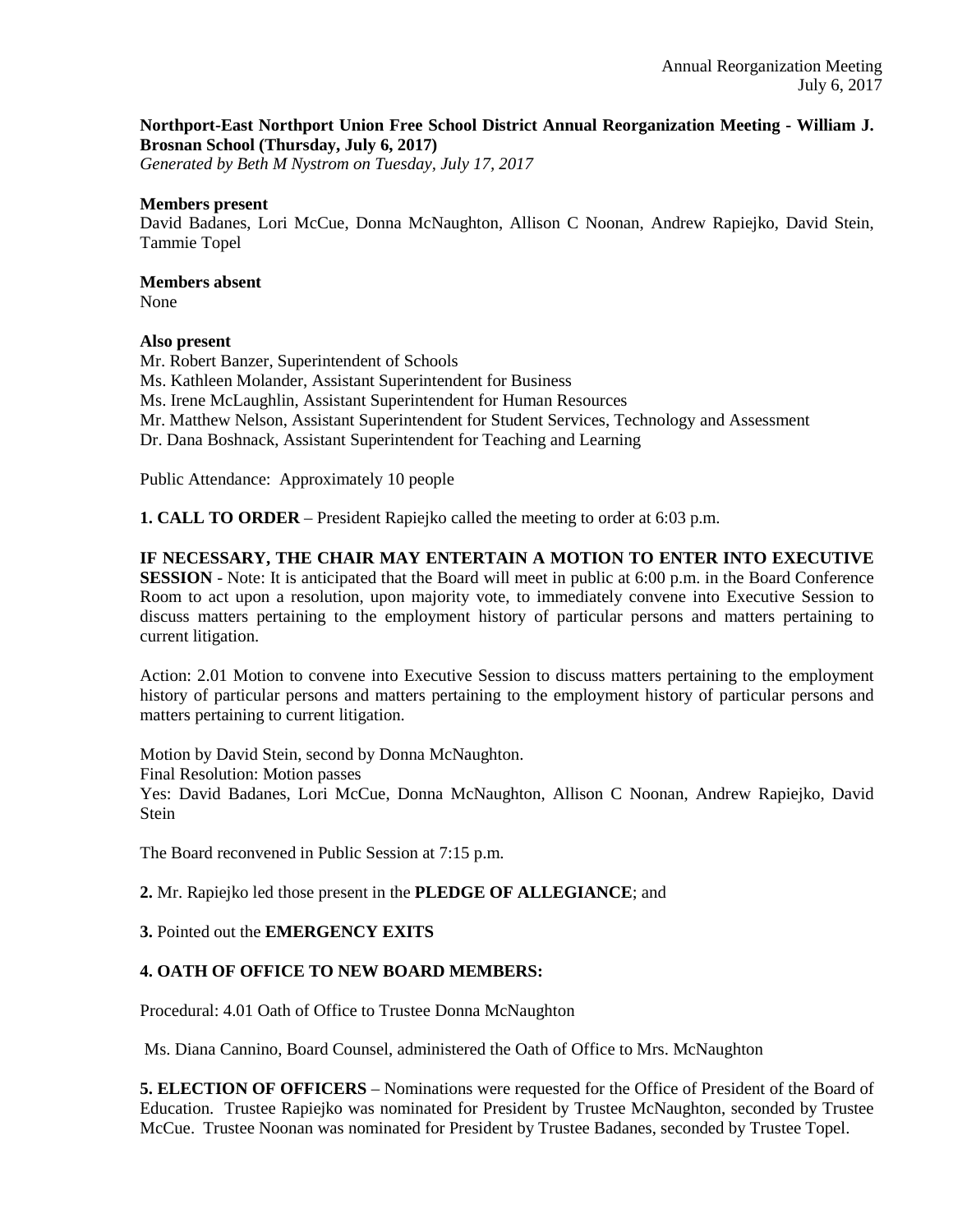Action: 5.01 Motion to appoint Trustee Rapiejko as President of the Board of Education Motion by Donna McNaughton, second by Lori McCue. Final Resolution: Motion Passes Yes: Lori McCue, Donna McNaughton, Andrew Rapiejko, David Stein No: David Badanes, Allison C Noonan, Tammie Topel

Trustee Rapiejko was elected President of the Board of Education for the 2017-2018 school year.

Nominations were requested for the Office of Vice President of the Board of Education. Trustee Stein was nominated for Vice President by Trustee McCue, seconded by Trustee McNaughton. Trustee Noonan was nominated for Vice President by Trustee Topel, seconded by Trustee Badanes.

Action: 5.02 Motion to appoint Trustee Stein as Vice President of the Board of Education

Motion by Lori McCue, second by Donna McNaughton. Final Resolution: Motion Passes Yes: Lori McCue, Donna McNaughton, Andrew Rapiejko, David Stein No: David Badanes, Allison C Noonan, Tammie Topel

Trustee Stein was elected Vice President of the Board of Education for the 2017-2018 school year.

# **6. OATH OF OFFICE TO THE PRESIDENT AND VICE PRESIDENT OF THE BOARD**

Procedural: 6.01 Ms. Diana Cannino, Board Counsel, administered the Oath of Office to:

6.01.1 Board President Andrew Rapiejko

6.01.2 Board Vice President David Stein

# **7. ANNUAL APPOINTMENTS**

Action: 7.01 Appointments:

- 7.01.1 District Clerk: Recommendation that Beth Nystrom be appointed as District Clerk and Maureen Pollock be appointed as Acting District Clerk
- 7.01.2 District Treasurer: Recommendation that Dawn Monsell be appointed as District Treasurer and Denise Lovaglio be appointed as Deputy District Treasurer
- 7.01.3 Board Attorney and Negotiating Attorney: Recommendation that the firm of Ingerman Smith, LLP be appointed as Board Attorney and Negotiating Attorney
- 7.01.4 Claims Auditor: Recommendation that Christine Helbock be appointed as Claims Auditor
- 7.01.5 Purchasing Agent: Recommendation that Susan Shutowich be appointed as Purchasing Agent, and that Kathleen Molander, Assistant Superintendent for Business, be authorized to act as Purchasing Agent in her absence
- 7.01.6 Severed
- 7.01.7 Compliance Officers: Recommendation that the Board appoint Ms. Christina Pulaski as Section 504 Compliance Officer and Medicaid Compliance Officer Recommendation that the Board appoint Ms. Cynthia Fitzgerald as Title IX Compliance Officer
- 7.01.8 Insurance Brokers of Record: Recommendation that the Board appoint the following firms as Brokers of Record, commencing July 1, 2017, to manage programs authorized by the Board of Education for the Northport-East Northport Union Free School District: Hartt Insurance Agency, Inc., 45 Main Street, P.O. Box 449, Northport, NY 11768 New York Schools Insurance Reciprocal, 333 Earl Ovington Blvd, Uniondale, NY 11533 GCG Risk Management, Inc., 100 Church Street, Suite 810, New York, NY 10007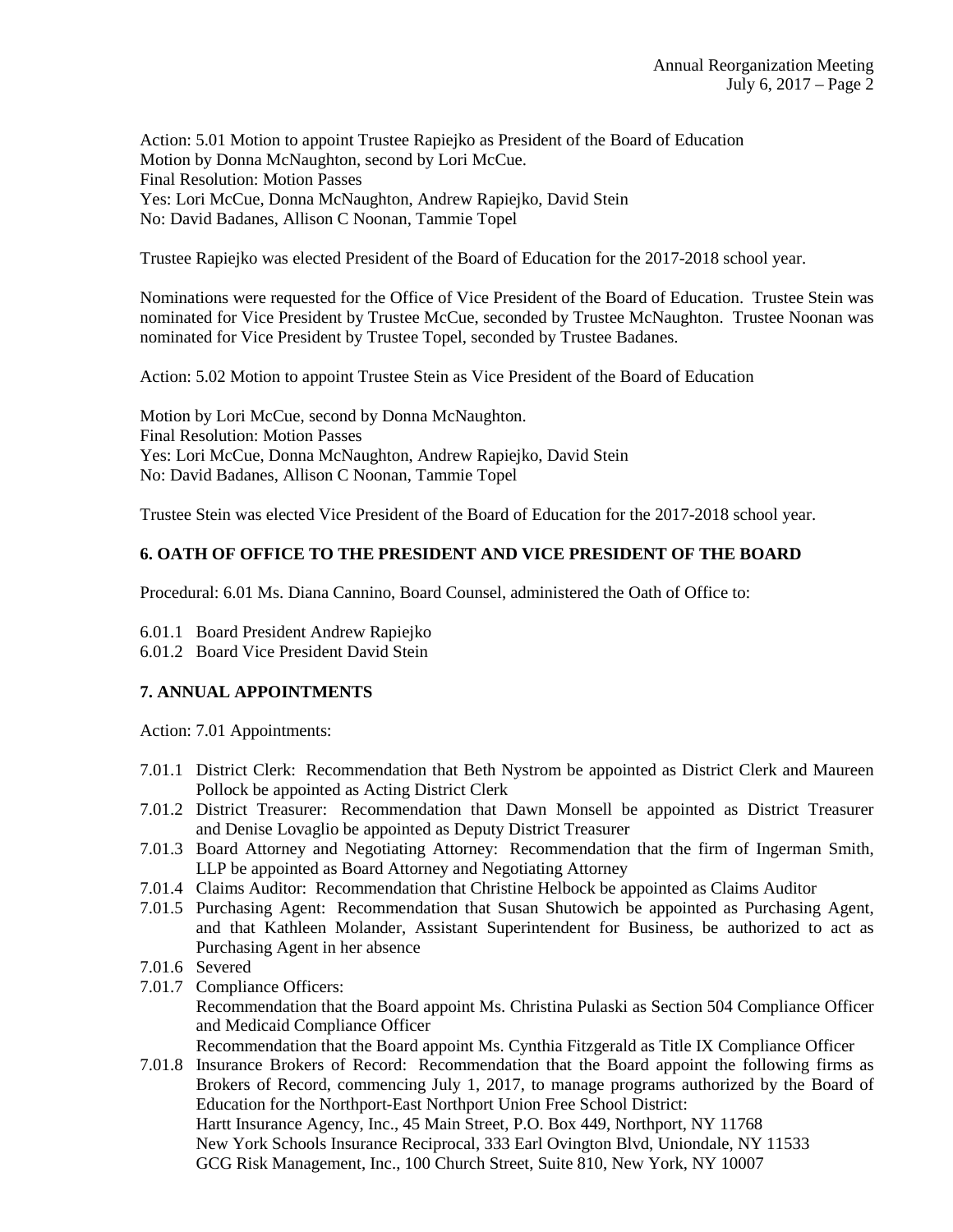Pupil Benefits Plan, Inc., 101 Dutch Meadows Lane, Glenville, NY 12302 Digital Insurance in partnership with AON Consulting, 300 Jericho Quad, Suite 300, Jericho, NY 11753

RSK Limited Liability Co./Emerson, Reid and Co., 174 Park Avenue, Hicksville, NY 11801 7.01.9 Bonding Counsel and Financial Advisory Services:

- Hawkins Delafield & Wood, LLP, One Chase Manhattan Plaza, New York, NY 10005 Munistat Services, Inc., 12 Roosevelt Avenue, Pt. Jefferson Station, NY 11776
- 7.01.10 Architect: Recommendation that the Board appoint John A. Grillo Architects as District Architect

Motion by David Badanes, second by Lori McCue.

Final Resolution: Motion Passes

Yes: David Badanes, Lori McCue, Donna McNaughton, Allison C Noonan, Andrew Rapiejko, David Stein, Tammie Topel

Action: 7.01 Appointments:

7.01.6 Impartial Hearing Officers:

 Recommendation that the Board appoint Lawrence Spirn and Jennifer Spirn as Hearing Officers to conduct hearings pursuant to Section 504 of the Rehabilitation Act of 1973 and Section 3214 of the Education Law of the State of New York

Motion by Lori McCue, second by David Stein.

Final Resolution: Motion Passes

Yes: Lori McCue, Donna McNaughton, Allison C Noonan, Andrew Rapiejko, David Stein, Tammie Topel Abstain: David Badanes

# **8. OATH OF OFFICE TO THE SUPERINTENDENT OF SCHOOLS AND DISTRICT CLERK**

Ms. Diana Cannino, Board Counsel, administered the Oath of Office:

8.01.1 Mr. Robert Banzer, Superintendent of Schools

8.01.2 Ms. Beth Nystrom, District Clerk

# **9. DESIGNATION OF SIGNATORIES FOR ALL SCHOOL WARRANTS**

Action: 9.01 Signatories for All School Warrants

Recommendation to designate the Claims Auditor

Motion by Lori McCue, second by Donna McNaughton. Final Resolution: Motion Passes Yes: David Badanes, Lori McCue, Donna McNaughton, Allison C Noonan, Andrew Rapiejko, David Stein, Tammie Topel

# **10. DESIGNATION OF DEPOSITORIES FOR ALL DISTRICT FUNDS**

Action: 10.01 Depositories

Recommendation to designate the following banks as depositories of the Northport-East Northport Union Free School District, Town of Huntington, Suffolk County, New York, maximum amount to be \$65,000,000:

10.01.1 JP Morgan Chase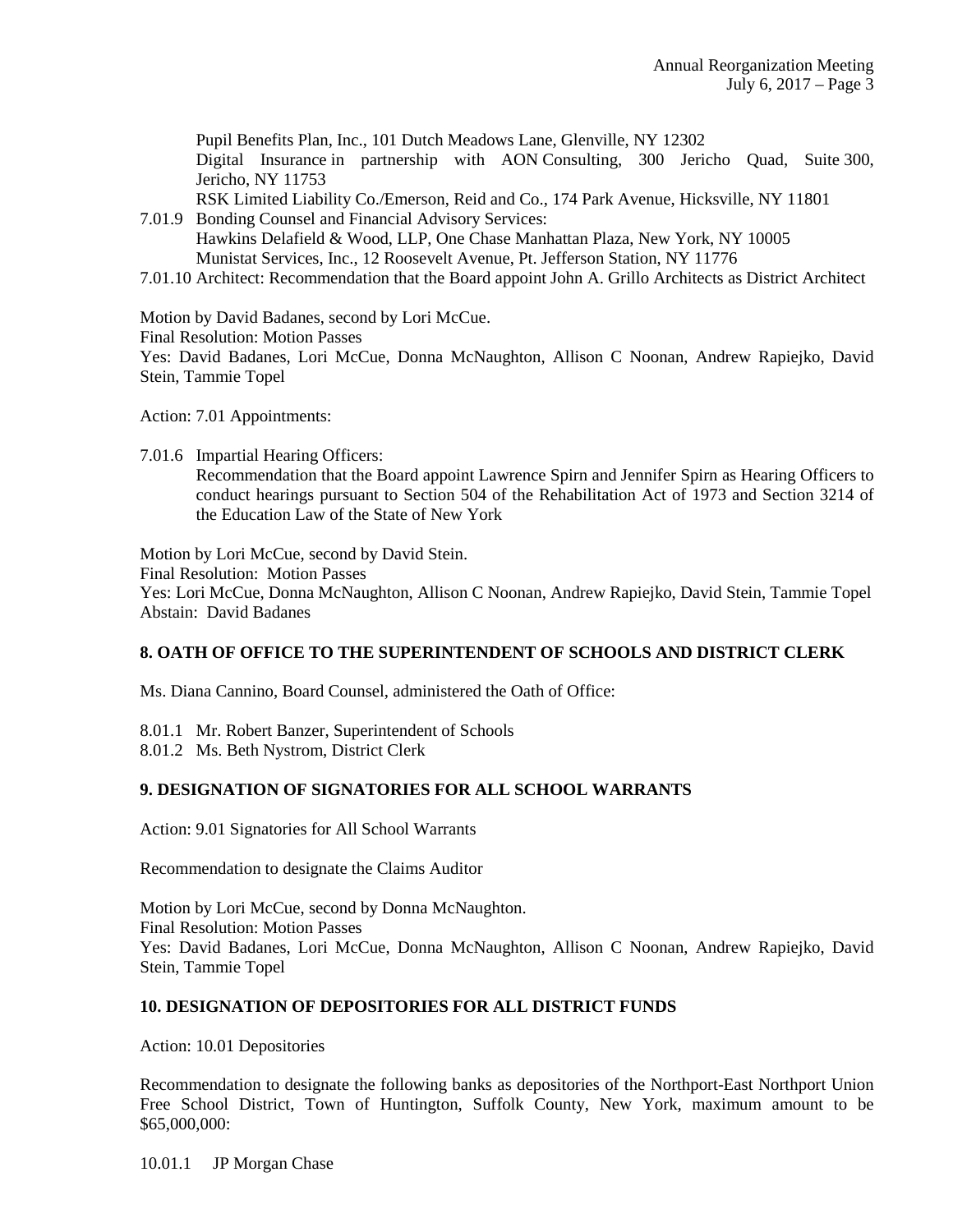- 10.01.2 1st National Bank of Long Island
- 10.01.3 Capital One Bank
- 10.01.4 TD Bank
- 10.01.5 Flushing Commercial Bank
- 10.01.6 Valley National Bank
- 10.01.7 Signature Bank
- 10.01.8 People's United Bank

Motion by Lori McCue, second by Donna McNaughton.

Final Resolution: Motion Passes

Yes: David Badanes, Lori McCue, Donna McNaughton, Allison C Noonan, Andrew Rapiejko, David Stein, Tammie Topel

# **11. DESIGNATION OF DISTRICT NEWSPAPER FOR LEGAL ADVERTISING**

Action: 11.01 Official Newspapers

Recommendation to designate The Observer and the Times of Northport as the Official Newspapers for District publications and legal notices for the 2017-2018 school year

Motion by Lori McCue, second by Donna McNaughton. Final Resolution: Motion Passes Yes: David Badanes, Lori McCue, Donna McNaughton, Allison C Noonan, Andrew Rapiejko, David Stein, Tammie Topel

# **12. TIME AND PLACE OF BOARD MEETINGS**

Information: 12.01 Calendar of Board Meetings

At the March 9, 2017 Board of Education Meeting the Board adopted the 2017-2018 Calendar of Board Meetings

# **13. AUTHORIZATION TO PUBLISH THE ANNUAL FINANCIAL REPORT**

Action: 13.01 Annual Financial Report

Recommendation to authorize publication of the Annual Financial Report for the 2016-2017 school year in the official newspaper

Motion by Lori McCue, second by Donna McNaughton. Final Resolution: Motion Passes Yes: David Badanes, Lori McCue, Donna McNaughton, Allison C Noonan, Andrew Rapiejko, David Stein, Tammie Topel

# **14. BOND FOR DISTRICT TREASURER AND DEPUTY DISTRICT TREASURER**

Action: 14.01 Public Employee Dishonesty Insurance

Recommendation to authorize Public Employee Dishonesty Insurance in the amount of \$5,000,000 perloss to include positions of District Treasurer and Deputy District Treasurer for the period July 1, 2017 to June 30, 2018

Motion by Lori McCue, second by Donna McNaughton.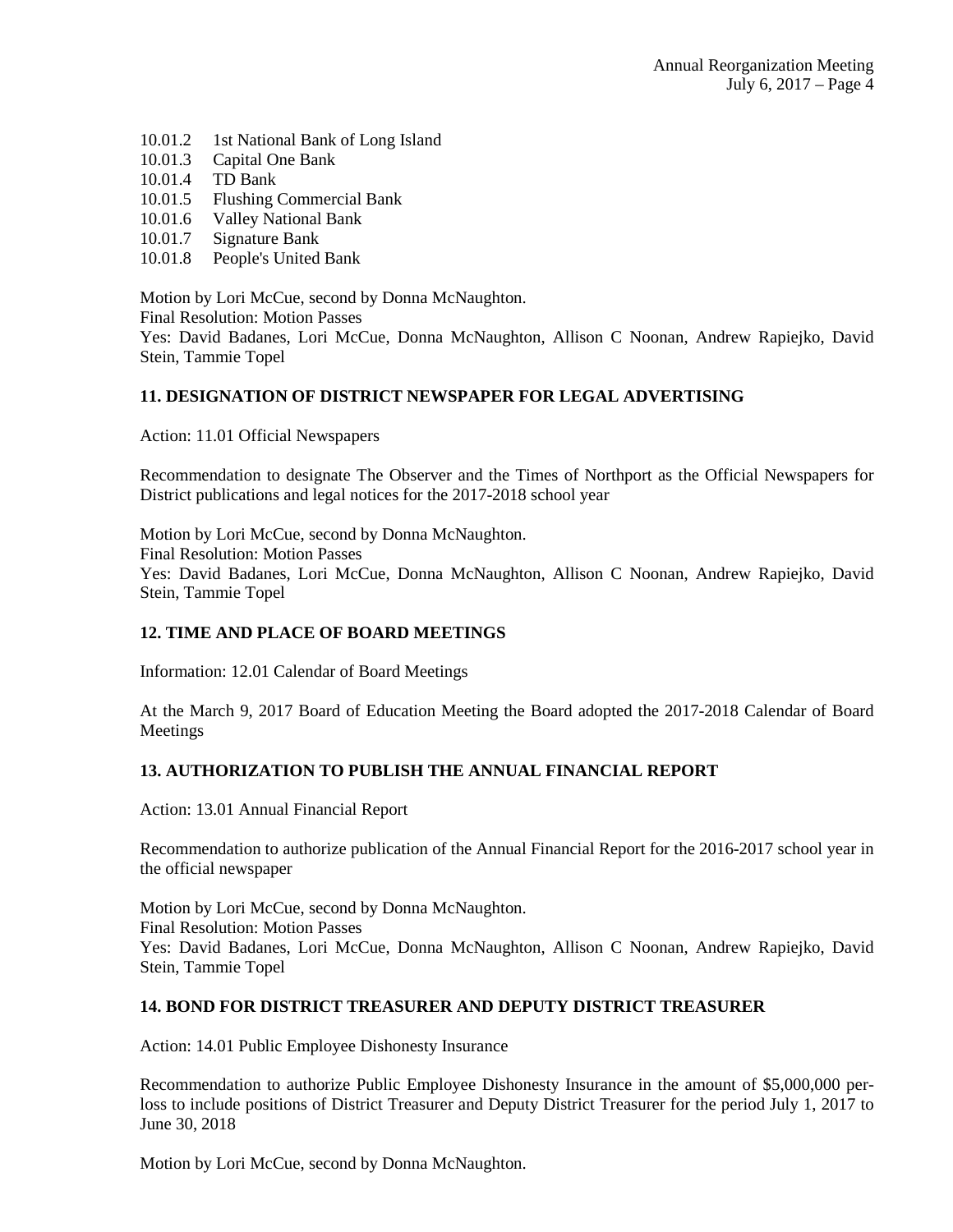Final Resolution: Motion Passes

Yes: David Badanes, Lori McCue, Donna McNaughton, Allison C Noonan, Andrew Rapiejko, David Stein, Tammie Topel

# **15. AUTHORIZE TO REIMBURSE EXPENSES**

Action: 15.01 Conference and Travel Expense Authorization

Recommendation to authorize the Superintendent to approve expenses for staff attendance at conferences, and also for all authorized automobile travel within the District and outside of the District

Motion by Lori McCue, second by Donna McNaughton. Final Resolution: Motion Passes Yes: David Badanes, Lori McCue, Donna McNaughton, Allison C Noonan, Andrew Rapiejko, David Stein, Tammie Topel

# **16. AUTHORIZATION TO CERTIFY PAYROLLS**

Action: 16.01 Certify Payrolls

Recommendation to authorize the Chief School Officer or his designee to certify payrolls each month (Ed. Law 1720, Sec. 2523; Commissioner's Regulation 170.2)

Motion by Lori McCue, second by Donna McNaughton. Final Resolution: Motion Passes Yes: David Badanes, Lori McCue, Donna McNaughton, Allison C Noonan, Andrew Rapiejko, David Stein, Tammie Topel

Action: 16.02 Certified Payroll Records Recommendation to approve the following resolution:

"WHEREAS New York State Labor Law, Section 220, requires that contractors engaged by a school district for construction work are required to pay prevailing wages to their workers, and;

WHEREAS, all contractors and subcontractors referenced above are required to submit certified payroll records to the school district in connection with their obligation to pay prevailing wage;

NOW, THEREFORE, BE IT RESOLVED that Anthony Resca, Superintendent of Buildings and Grounds, is hereby designated to be the individual responsible for the receipt, collection and review for facial validity of certified payroll records."

Motion by Lori McCue, second by Donna McNaughton. Final Resolution: Motion Passes Yes: David Badanes, Lori McCue, Donna McNaughton, Allison C Noonan, Andrew Rapiejko, David Stein, Tammie Topel

# **17. AUTHORIZATION TO MAKE TRANSFERS**

Action: 17.01 Budget Transfers

Recommendation to authorize the Superintendent of Schools or his designee, in accordance with the regulations of the Commissioner of Education, to make budget transfers between salary codes up to \$25,000, with all transfers in excess of \$25,000 requiring Board of Education approval and, transfers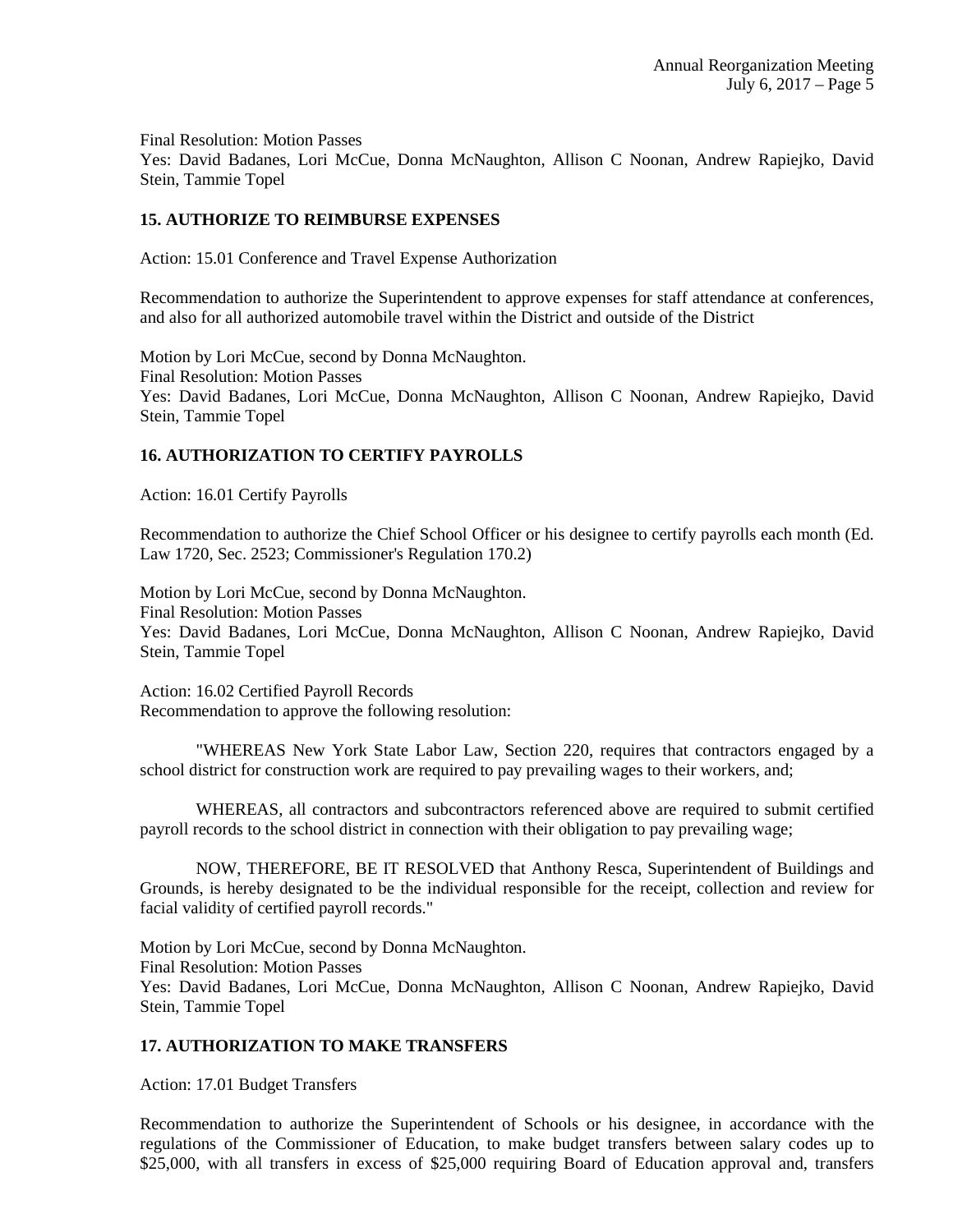between all other codes up to \$10,000, with all transfers in excess of \$10,000 requiring Board of Education approval

Motion by Lori McCue, second by Donna McNaughton. Final Resolution: Motion Passes Yes: David Badanes, Lori McCue, Donna McNaughton, Allison C Noonan, Andrew Rapiejko, David Stein, Tammie Topel

# **18. ADOPTION OF LIST OF RELIGIOUS HOLIDAYS**

Action: 18.01 Religious Holidays

Recommendation to adopt the attached list of religious holidays for State Aid computations purposes

Motion by Lori McCue, second by Donna McNaughton. Final Resolution: Motion Passes Yes: David Badanes, Lori McCue, Donna McNaughton, Allison C Noonan, Andrew Rapiejko, David Stein, Tammie Topel

# **19. AUTHORIZATION TO ESTABLISH PETTY CASH FUNDS**

Action: 19.01 Petty Cash Funds

Recommendation to establish petty cash funds and designate the following persons to administer these funds in the amount of \$100 each for the 2017-2018 school year:

Ms. Lori Beekman, Principal, Bellerose Avenue School

- Mr. Thomas Harrison, Principal, Fifth Avenue School
- Ms. Patricia Essenfeld, Principal, Dickinson Avenue School
- Mr. Michael Genovese, Principal, Norwood Avenue School
- Ms. Sabina Larkin, Principal, Ocean Avenue School
- Mr. Jeffrey Haubrich, Principal, Pulaski Road School
- Mr. Pasquale DeStefano, Principal, East Northport Middle School
- Mr. Timothy Hoss, Principal, Northport Middle School
- Mr. Dan Danbusky, Principal, Northport High School
- Ms. Beth Nystrom, District Clerk, Board of Education

Motion by Lori McCue, second by Donna McNaughton. Final Resolution: Motion Passes Yes: David Badanes, Lori McCue, Donna McNaughton, Allison C Noonan, Andrew Rapiejko, David Stein, Tammie Topel

# **20. SIGNATORIES FOR FEDERAL PROJECTS**

Action: 20.01 Federal Funds

Recommendation to appoint for the 2017-2018 school year Mr. Robert Banzer, Superintendent of Schools, as the authorized representative and official of Northport-East Northport Union Free School District, to submit applications and make claims for Federal Funds under all applicable Federal Laws as may be required, with the Assistant Superintendent for Teaching and Learning or the Assistant Superintendent for Student Services, Technology and Assessment as alternates

Motion by Lori McCue, second by Donna McNaughton.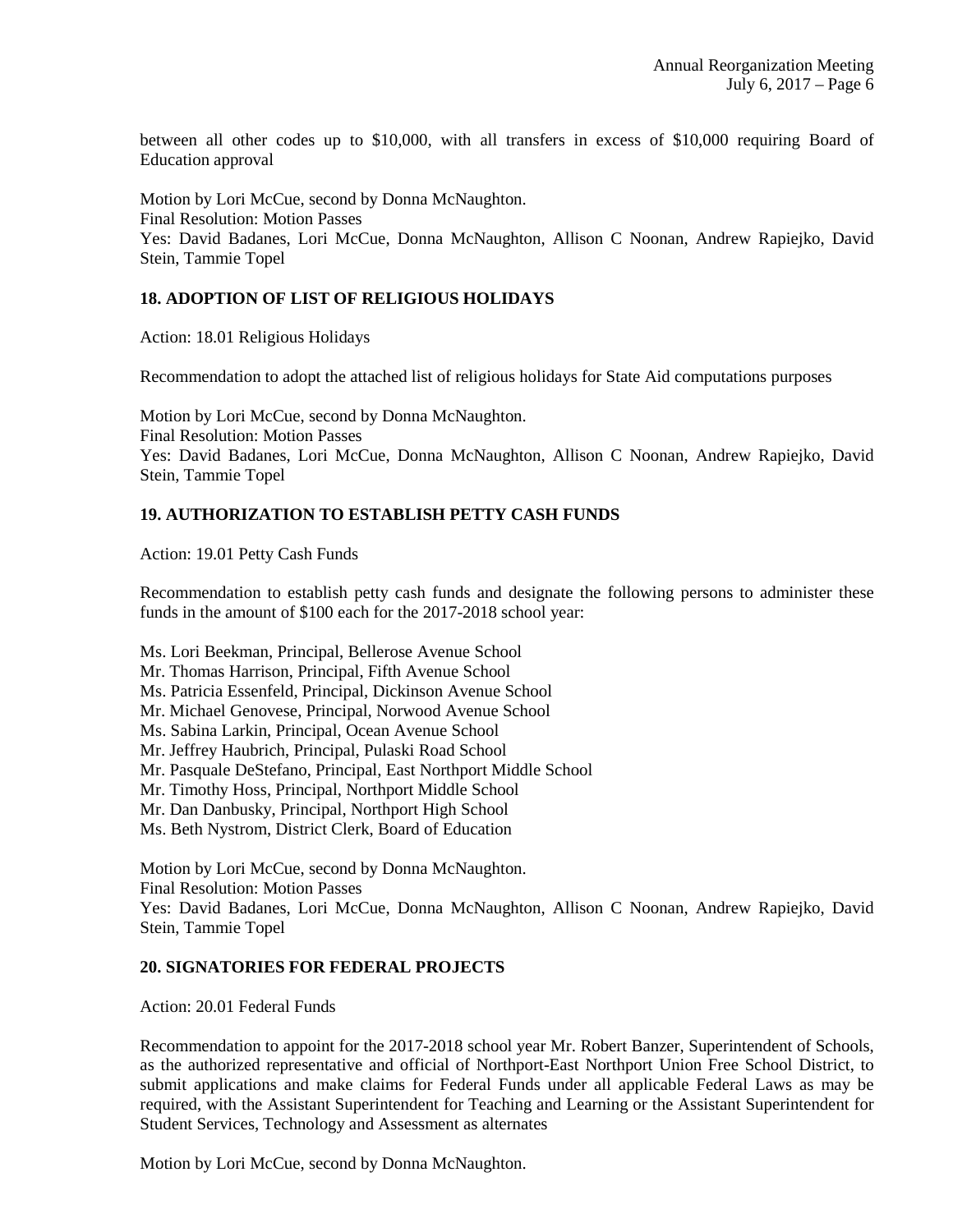Final Resolution: Motion Passes

Yes: David Badanes, Lori McCue, Donna McNaughton, Allison C Noonan, Andrew Rapiejko, David Stein, Tammie Topel

# **21. DESIGNATION OF SIGNATOR FOR TAX ANTICIPATION NOTES**

Action: 21.01 Tax Anticipation Notes Signator

Recommendation to designate the Board President as the signator for the single manual signature required on Tax Anticipation Notes or, as designated by the President, the Vice President or the District Clerk

Motion by Lori McCue, second by Donna McNaughton. Final Resolution: Motion Passes Yes: David Badanes, Lori McCue, Donna McNaughton, Allison C Noonan, Andrew Rapiejko, David Stein, Tammie Topel

# **22. APPOINTMENT OF SCHOOL PHYSICIANS**

Action: 22.01 School Physician

Recommendation to appoint North Suffolk Medical Associates as the School Physician for 2017-2018 and to authorize the Board President to execute a contract to this effect

Motion by Lori McCue, second by Donna McNaughton. Final Resolution: Motion Passes Yes: David Badanes, Lori McCue, Donna McNaughton, Allison C Noonan, Andrew Rapiejko, David Stein, Tammie Topel

# **23. ATTENDANCE OFFICER**

Action: 23.01 Attendance Officer

Recommendation to appoint Judy Proscia as the District's Attendance Officer

Motion by Lori McCue, second by Donna McNaughton. Final Resolution: Motion Passes Yes: David Badanes, Lori McCue, Donna McNaughton, Allison C Noonan, Andrew Rapiejko, David Stein, Tammie Topel

# **24. ATHLETIC TRAINER**

Action: 24.01 Athletic Trainer

Recommendation to appoint Shawn Scattergood as the District's Athletic Trainer

Motion by Lori McCue, second by Donna McNaughton. Final Resolution: Motion Passes Yes: David Badanes, Lori McCue, Donna McNaughton, Allison C Noonan, Andrew Rapiejko, David Stein, Tammie Topel

# **25. RECORDS ACCESS OFFICER**

Action: 25.01 Records Access Officer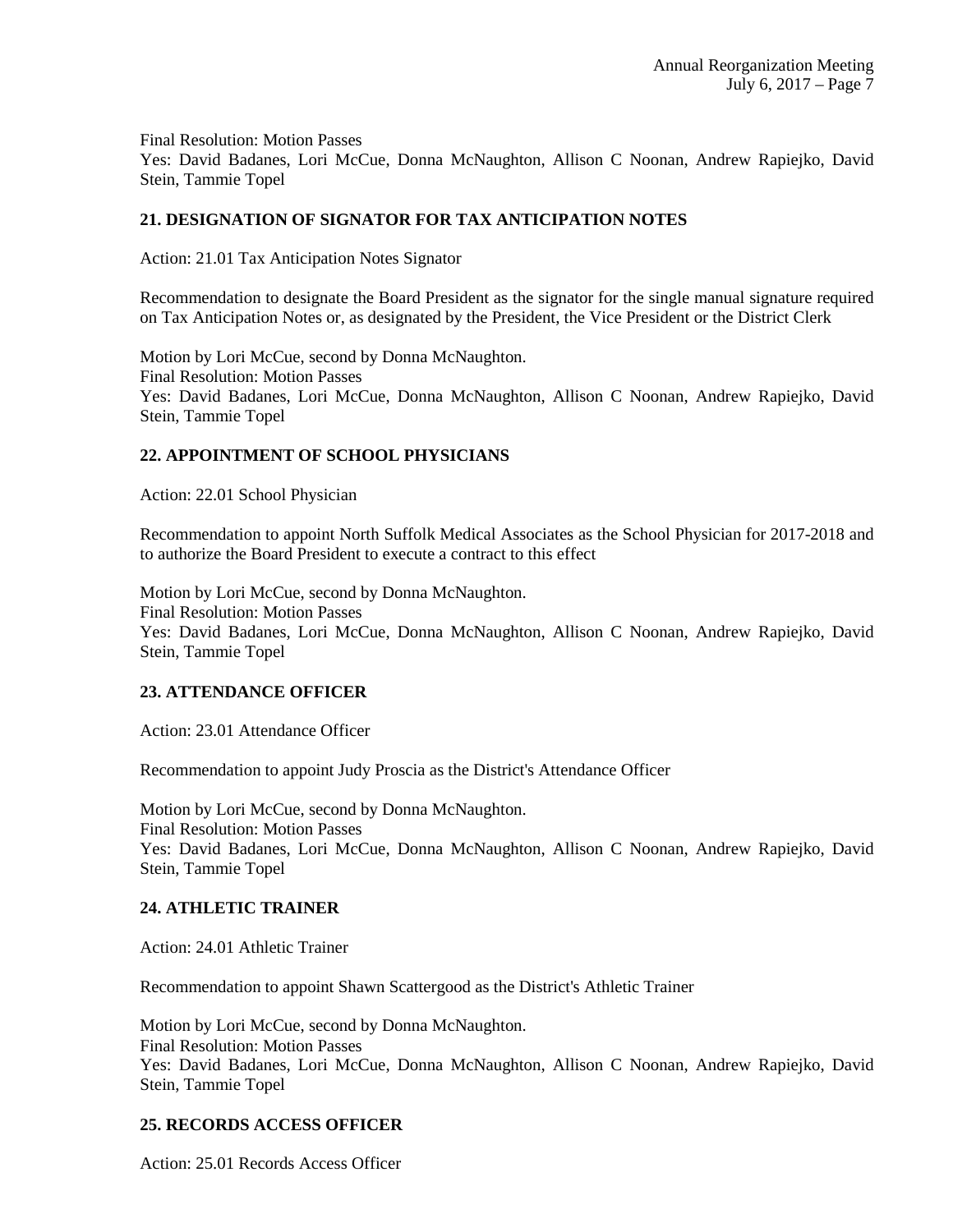Recommendation to appoint Beth Nystrom as the Records Access Officer

Motion by Lori McCue, second by Donna McNaughton. Final Resolution: Motion Passes Yes: David Badanes, Lori McCue, Donna McNaughton, Allison C Noonan, Andrew Rapiejko, David Stein, Tammie Topel

# **26. RECORDS MANAGEMENT OFFICER**

Action: 26.01 Records Management Officer

Recommendation to appoint Bernard Krueger as the Records Management Officer

Motion by Lori McCue, second by Donna McNaughton. Final Resolution: Motion Passes Yes: David Badanes, Lori McCue, Donna McNaughton, Allison C Noonan, Andrew Rapiejko, David Stein, Tammie Topel

# **27. ASBESTOS DESIGNEE**

Action: 27.01 Asbestos Designee

Recommendation to appoint Anthony Resca as the Asbestos Designee

Motion by Lori McCue, second by Donna McNaughton. Final Resolution: Motion Passes Yes: David Badanes, Lori McCue, Donna McNaughton, Allison C Noonan, Andrew Rapiejko, David Stein, Tammie Topel

# **28. CENSUS ENUMERATOR**

Action: 28.01 Census Enumerator

Recommendation to appoint Judy Proscia as the Census Enumerator

Motion by Lori McCue, second by Donna McNaughton. Final Resolution: Motion Passes Yes: David Badanes, Lori McCue, Donna McNaughton, Allison C Noonan, Andrew Rapiejko, David Stein, Tammie Topel

# **29. RESIDENCY OF STUDENTS DESIGNEES**

Action: 29.01 Residency of Students

Recommendation to appoint the Superintendent and the Director of Student Support Services as the Board's official designees for determining residency of students

Motion by Lori McCue, second by Donna McNaughton.

Final Resolution: Motion Passes

Yes: David Badanes, Lori McCue, Donna McNaughton, Allison C Noonan, Andrew Rapiejko, David Stein, Tammie Topel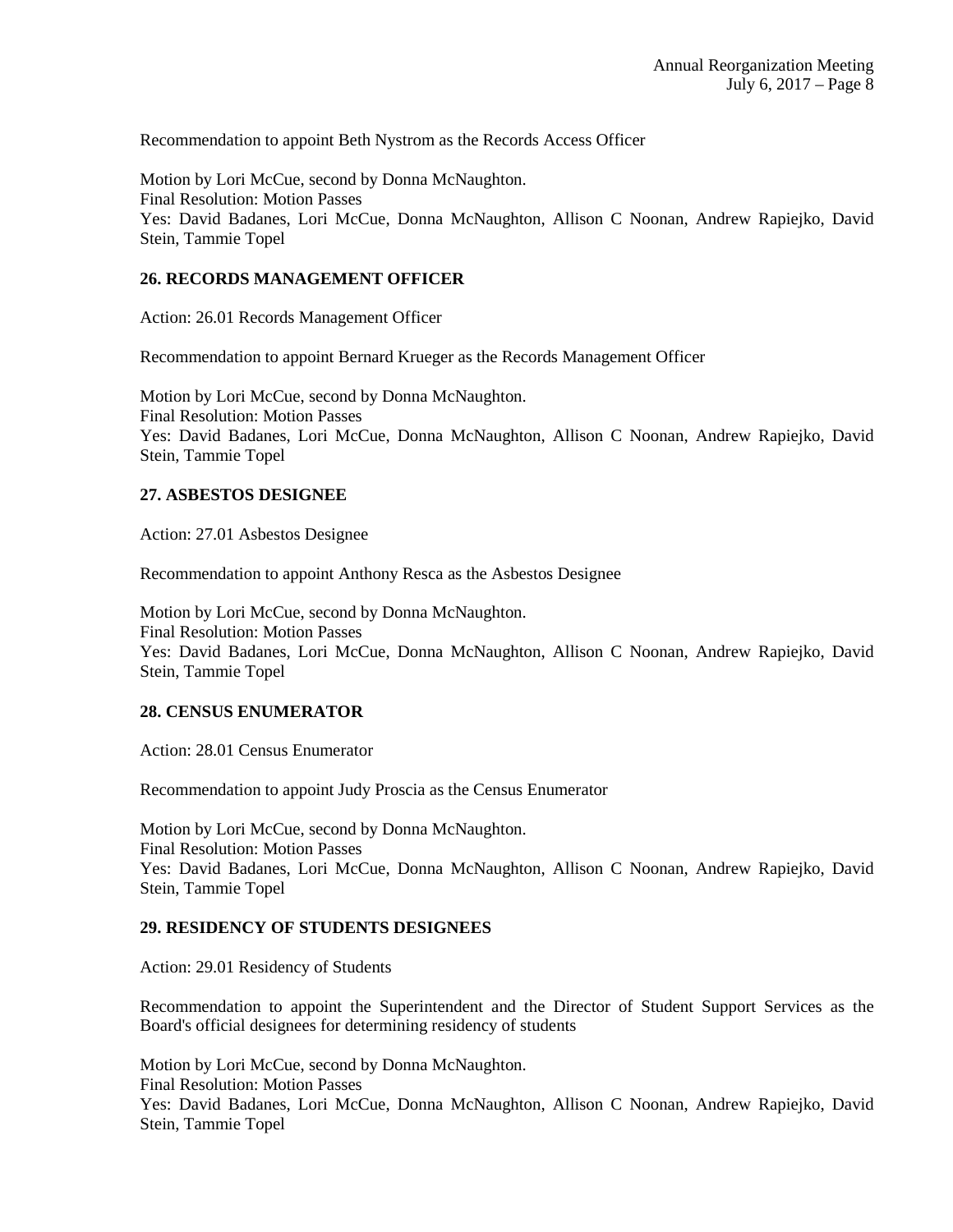# **30. BOARD OF REGISTRY**

Action: 30.01 Board of Registry

Recommendation to appoint the following qualified voters of the District to the Board of Registry for the 2017-2018 school year:

Rebecca Byrne, Maureen O'Brien, Dorothy Walsh, Antoinette Brown, Cathy Brindisi, Janet Hayes

Motion by Lori McCue, second by Donna McNaughton. Final Resolution: Motion Passes Yes: David Badanes, Lori McCue, Donna McNaughton, Allison C Noonan, Andrew Rapiejko, David Stein, Tammie Topel

Action: 30.02 Registrars

Recommendation to appoint the following staff members to serve as Registrars when school is in session:

Northport High School - Claire Roby, Nancy Zbytniewski East Northport Middle School - Doris Sommer, Margaret Nogan Northport Middle School - Georgina Mangione, Susanne Lafleur Bellerose Avenue Elementary School - Kathie Scherer, Sheila Miller Dickinson Avenue Elementary School - Susan Shelton, Karin Salg Fifth Avenue Elementary School - Debra Jones, Linda Pitti Norwood Avenue Elementary School - Kathy Kiley, Linda Garuccio Ocean Avenue Elementary School - Kathy Sheridan, Christine Rozmus Pulaski Road Elementary School - Gloria Thompson, Patricia Gardner

Motion by Lori McCue, second by Donna McNaughton. Final Resolution: Motion Passes Yes: David Badanes, Lori McCue, Donna McNaughton, Allison C Noonan, Andrew Rapiejko, David Stein, Tammie Topel

# **31. AUDIT COMMITTEE**

Action: 31.01 Audit Committee

Recommendation to appoint Mr. Edward Kevorkian and Ms. Ruth Schilling to the Audit Committee for a two year term beginning July 1, 2017

Motion by Lori McCue, second by Donna McNaughton. Final Resolution: Motion Passes Yes: David Badanes, Lori McCue, Donna McNaughton, Allison C Noonan, Andrew Rapiejko, David Stein, Tammie Topel

Ms. Diana Cannino, Board Counsel, administered the Oath of Office to Mr. Edward Kevorkian

# **32. COMMITTEE ON SPECIAL EDUCATION**

Action: 32.01 Designees when Initiating Referrals to the Committee on Special Education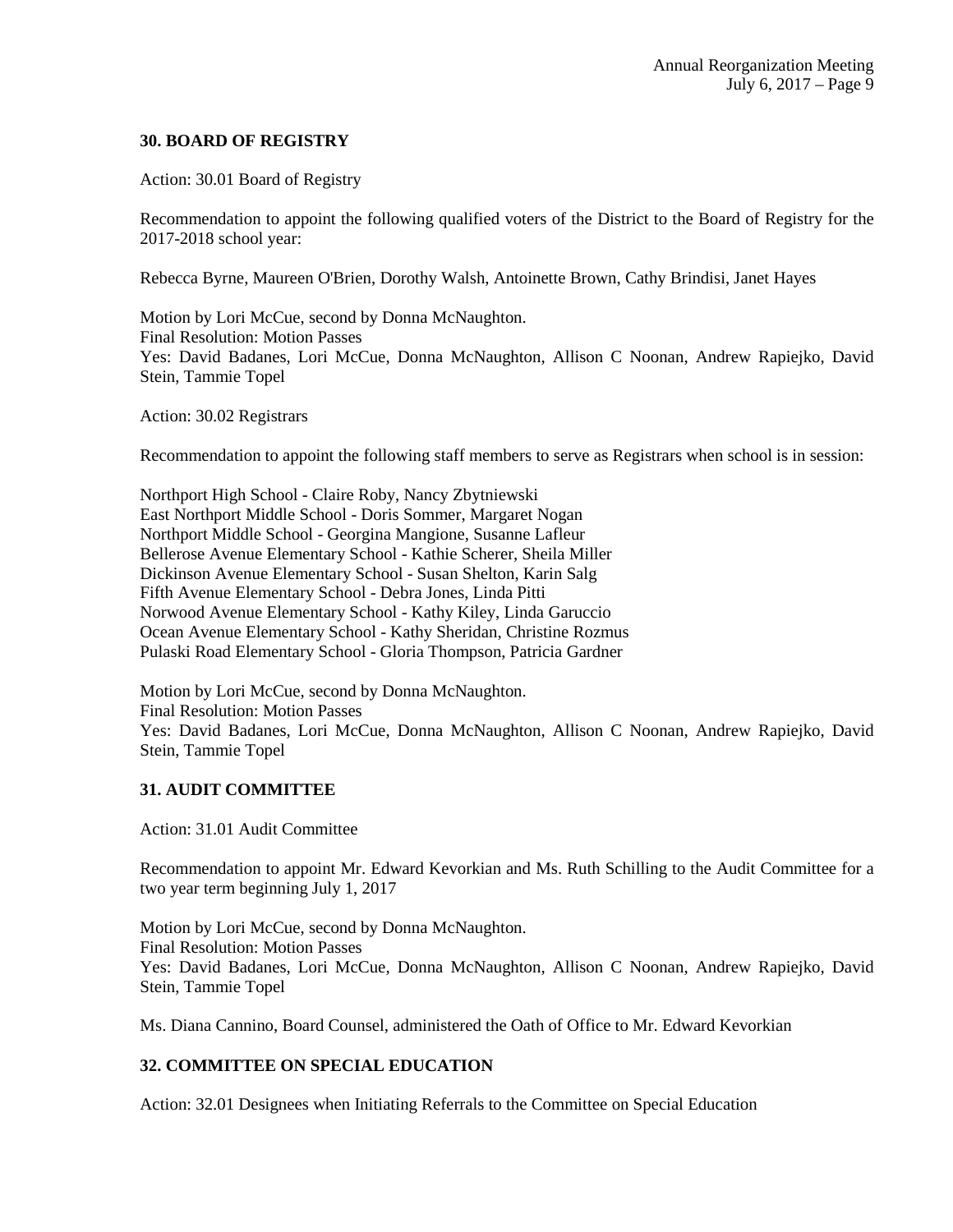Recommendation to appoint the following staff members as designees of the Northport-East Northport School District when initiating referrals to the Committee on Special Education during the 2017-2018 school year:

Christina M. Pulaski, Director of Special Education Allyson Giaimo, District Chairperson for Special Education Karrie Kruger, District Chairperson for Special Education Michael Comiskey, School Psychologist Vanessa Costanzo, School Psychologist Noreen Digiose, School Psychologist Elizabeth Dragone, School Psychologist Melanie Fisher, School Psychologist Erin Girardin, School Psychologist Veronique Hayek, School Psychologist Kristen Karkota, School Psychologist Mary Christine Moser, School Psychologist Lisa Quartararo, School Psychologist Corinne Scheidt, School Psychologist

This resolution is necessary to comply with the New York State Part 200 Regulations.

Motion by Lori McCue, second by Donna McNaughton. Final Resolution: Motion Passes Yes: David Badanes, Lori McCue, Donna McNaughton, Allison C Noonan, Andrew Rapiejko, David Stein, Tammie Topel

Action: 32.02 Chairpersons for the Committee on Special Education (CSE), Sub-Committee on Special Education (SCSE), and 504 Committee meetings

Recommendation to appoint the following staff members to serve as chairpersons for the Committee on Special Education (CSE), Sub-Committee on Special education (SCSE), and 504 Committee meetings during the 2017-2018 school year:

Michael Comiskey, Vanessa Costanzo, Noreen Digiose, Elizabeth Dragone, Melanie Fisher, Allyson Giaimo, Erin Girardin, Veronique Hayek, Kristen Karkota, Karrie Kruger, Mary Christine Moser, Christina Pulaski, Lisa Quartararo, Corinne Scheidt

Motion by Lori McCue, second by Donna McNaughton. Final Resolution: Motion Passes Yes: David Badanes, Lori McCue, Donna McNaughton, Allison C Noonan, Andrew Rapiejko, David Stein, Tammie Topel

Action: 32.03 Chairpersons for the Committee on Preschool Special Education (CPSE)

Recommendation to appoint the following staff members to serve as Chairpersons for the Committee on Preschool Special Education (CPSE) during the 2017-2018 school year:

Christina M. Pulaski, Allyson Giaimo, Karrie Kruger, Corinne Scheidt

Motion by Lori McCue, second by Donna McNaughton. Final Resolution: Motion Passes Yes: David Badanes, Lori McCue, Donna McNaughton, Allison C Noonan, Andrew Rapiejko, David Stein, Tammie Topel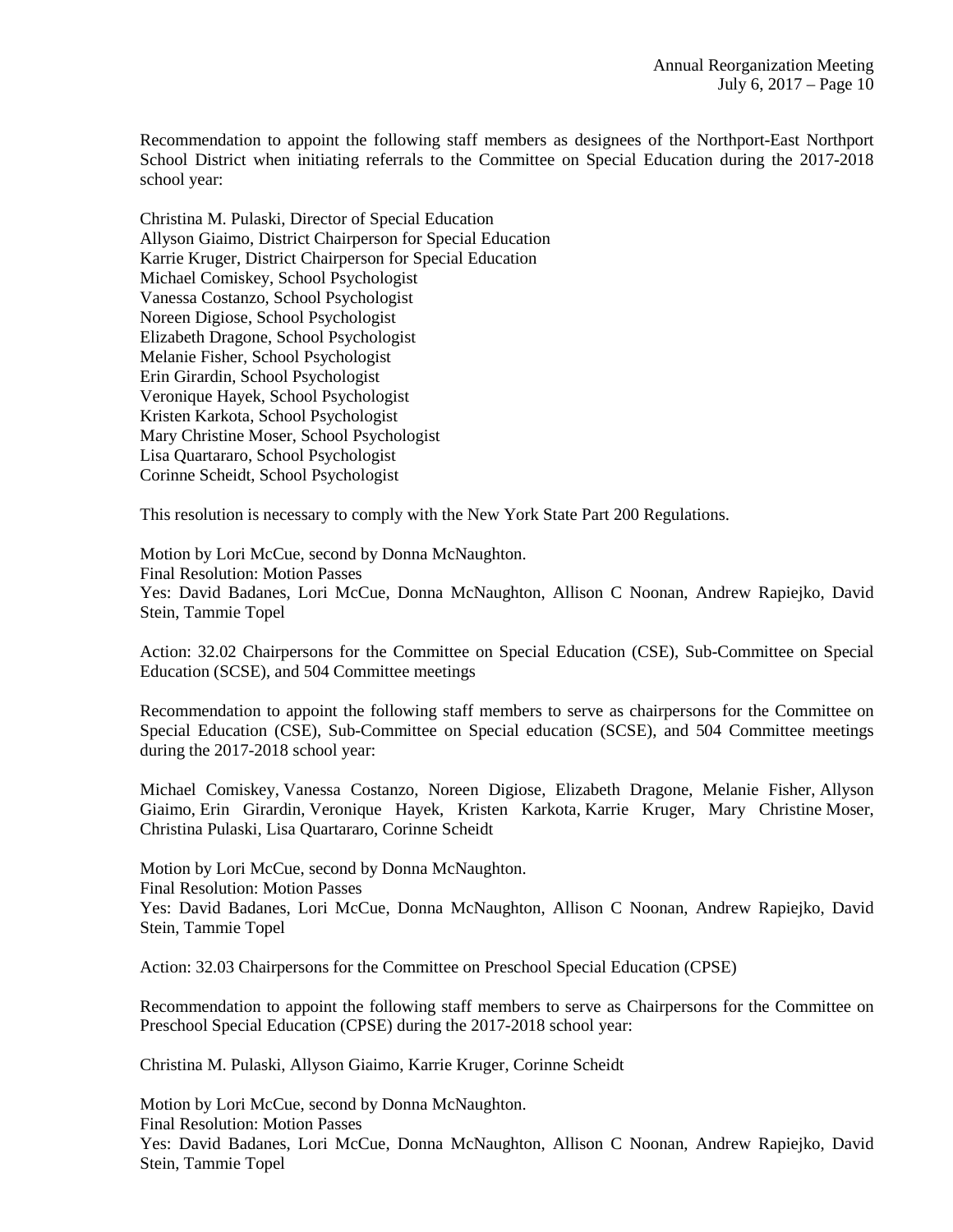Action: 32.04 Chairperson for Committee on Special Education (CSE), Sub-Committee on Special Education (SCSE), Committee on Preschool Special Education (CPSE), and 504 Committee

Recommendation to approve the following retired staff member to serve as a chairperson for the Committee on Special Education (CSE), Sub-Committee on Special Education (SCSE), Committee on Preschool Special Education (CPSE), and 504 Committee meetings during the 2017-2018 school year:

Martha White, School Psychologist (Retired)

Motion by Lori McCue, second by Donna McNaughton. Final Resolution: Motion Passes Yes: David Badanes, Lori McCue, Donna McNaughton, Allison C Noonan, Andrew Rapiejko, David Stein, Tammie Topel

#### **33. SCHOOL RELATED TRANSPORTATION**

Action: 33.01 Authorization for the Superintendent to transport in his personal vehicle persons involved in the course of the conduct of school business, e.g., students, staff, Board members, and community members

Motion by Lori McCue, second by Donna McNaughton. Final Resolution: Motion Passes Yes: David Badanes, Lori McCue, Donna McNaughton, Allison C Noonan, Andrew Rapiejko, David Stein, Tammie Topel

# **34. MILEAGE REIMBURSEMENT RATE**

Action: 34.01 Recommendation to set the IRS standard mileage rate as the mileage reimbursement rate Recommendation to set the IRS standard mileage rate as the mileage reimbursement rate

Motion by Lori McCue, second by Donna McNaughton. Final Resolution: Motion Passes Yes: David Badanes, Lori McCue, Donna McNaughton, Allison C Noonan, Andrew Rapiejko, David Stein, Tammie Topel

# **35. DISTRICT CELL PHONES**

Information: 35.01 For Information: List of all District cell phones assigned to staff

# **36. DESIGNATION OF CREDIT CARD PROCESSOR**

Action: 36.01 Recommendation to designate Bank of America as the credit card processor for the Northport-East Northport Union Free School District

Motion by Lori McCue, second by Donna McNaughton. Final Resolution: Motion Passes Yes: David Badanes, Lori McCue, Donna McNaughton, Allison C Noonan, Andrew Rapiejko, David Stein, Tammie Topel

# **37. SECTION 18 OF THE PUBLIC OFFICERS LAW OF THE STATE OF NEW YORK SUPPLEMENTAL DEFENSE AND INDEMNIFICATION PROVISIONS**

Action: 37.01 Recommendation to approve the following resolution: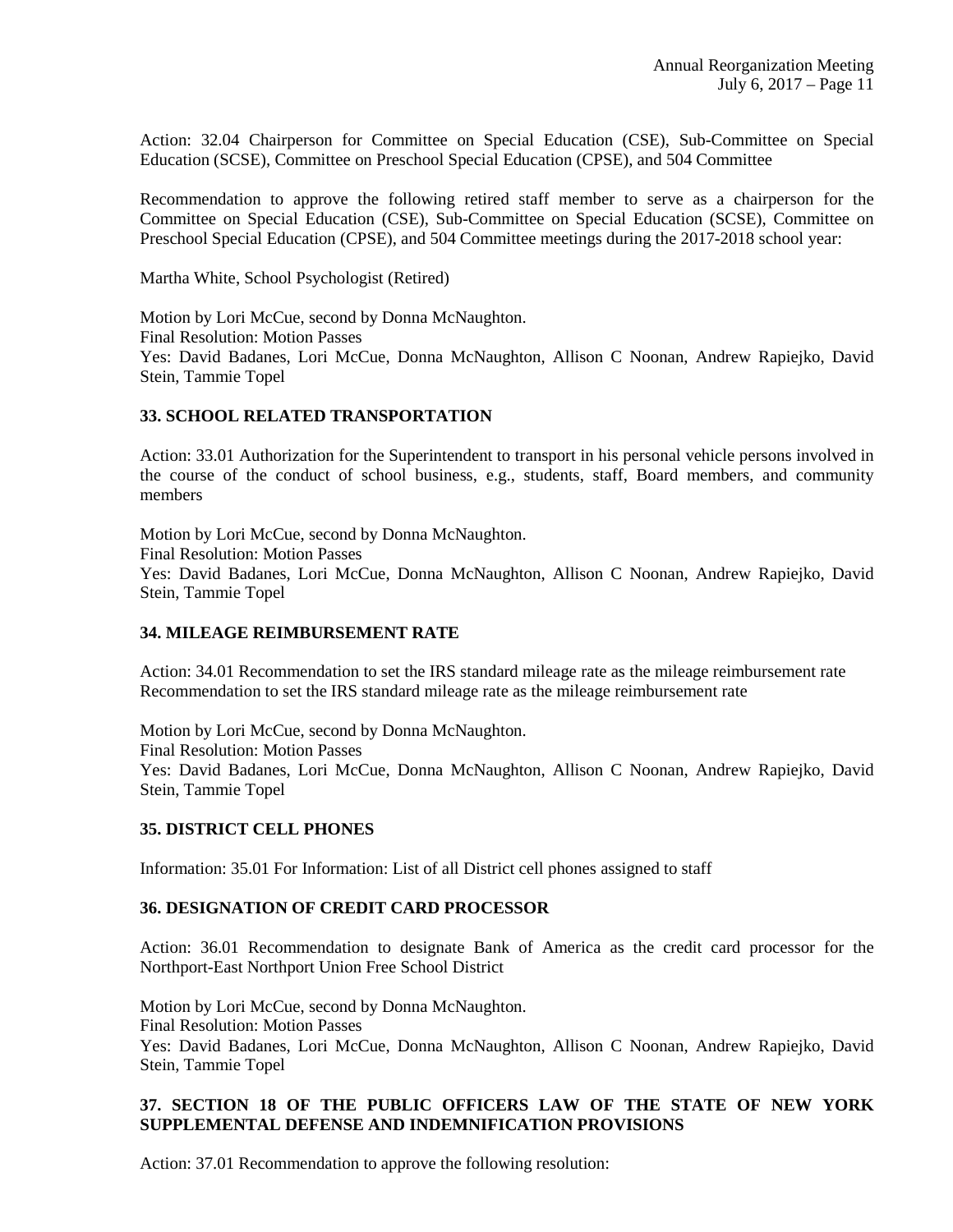"WHEREAS, Section 18 of the Public Officers Law of the State of New York authorizes municipal corporations, including boards of education, to adopt supplemental defense and indemnification provisions to those contained in the Education Law; and

WHEREAS, the statue authorizes boards of education to defend, indemnify and save harmless, members of boards of education and officers, agents and employees of boards of education; authorized parent volunteers; members of school-based planning and shared decision making committees; and members of the school district's audit committee, in connection with any claims, awards or judgments obtained against such board members, officers, agents or employees; authorized parent volunteers; members of school-based planning and shared decision making committees; and members of the district's audit committee in any State or Federal Court, in the amount of any judgment, award or settlement of any such claim, provided the act or omission from which such judgment, award or claim arose occurred while the board member, officer, agent or employee or authorized parent volunteer; member of a school-based planning and shared decision making committee; or member of the district's audit committee was acting within the scope of his or her office or employment or authorized volunteer duties;

BE IT RESOLVED, that the Board of Education of the Northport-East Northport Union Free School District hereby adopts the supplemental defense and indemnification provisions contained in Section 18 of the Public Officers Law for its Board members, officers, agents and employees; authorized parent volunteers; members of school-based planning and shared decision making committees; and members of the school district's audit committee. This coverage shall supplement and shall be in addition to the coverage available to such individuals under other enactments, including but not limited to the Education Law of the State of New York; and

BE IT FURTHER RESOLVED, that supplemental hereto and an additional perquisite to the public office and employment, the Board hereby further extends the right to be defended and indemnified as provided in Public Officers Law § 18 to board members, school officers, agents and employees who are requested or are called to testify as a witness or to answer questions concerning their acts or omissions within the scope of their office, agency or employment before a grand jury, the Office of the District Attorney or other law enforcement official. Nothing herein contained shall be construed to authorize or require defense or indemnification to a board member, school officer, agent or employee who has been identified as a defendant in a pending criminal prosecution or where such individual, or the school district, has reason to believe that such individual is a target in a criminal investigation or prosecution by the Office of the District Attorney or other law enforcement entity"

Motion by Lori McCue, second by Donna McNaughton.

Final Resolution: Motion Passes

Yes: David Badanes, Lori McCue, Donna McNaughton, Allison C Noonan, Andrew Rapiejko, David Stein, Tammie Topel

# **38. GENERAL MUNICIPAL LAW SECTION 53 AGENT FOR SERVICE OF A NOTICE OF CLAIM**

Action: 38.01 Recommendation to approve the following resolution:

"WHEREAS, the New York State Senate has passed, and the New York State Governor has signed into effect, the Uniform Notice of Claim Act (hereinafter the "Act"); and

WHEREAS, Section 6 of the Act amends the General Municipal Law by adding a new Section 53, effective June 15, 2013; and

WHEREAS, New York General Municipal Law Section 53(2) required that all public corporations, who are entitled to service of a Notice of Claim as a condition precedent to commencement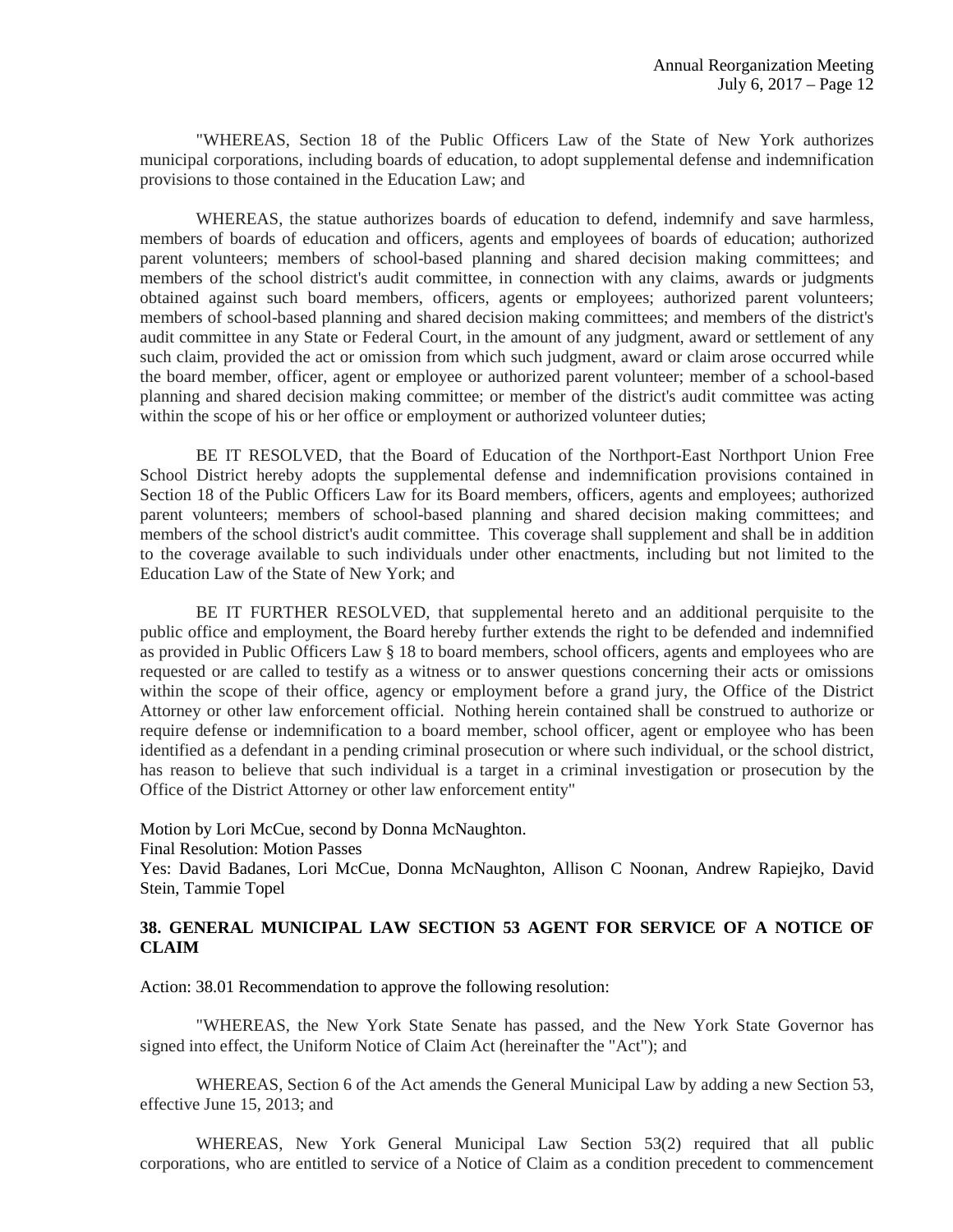of an action or proceeding shall file a Certificate with the Secretary of State designating the Secretary of State as agent for service of a Notice of Claim:

NOW, THEREFORE BE IT RESOLVED, that the Board of Education hereby directs and empowers the District Clerk to submit to the New York State Secretary of State a Certificate pursuant to General Municipal Law Section 53, designating the Secretary of State as agent for service of a Notice of Claim as described above; and

BE IT FURTHER RESOLVED, that the Board of Education hereby designates the District Clerk as the individual to whom the Secretary of State will forward any notices of claim; and

BE IT FURTHER RESOLVED, that the Board of Education hereby authorizes the District Clerk to take any and all other actions required to carry out the provisions of this Resolution"

Motion by Lori McCue, second by Donna McNaughton. Final Resolution: Motion Passes Yes: David Badanes, Lori McCue, Donna McNaughton, Allison C Noonan, Andrew Rapiejko, David Stein, Tammie Topel

# **39. DIGNITY FOR ALL STUDENTS ACT COORDINATORS**

Action: 39.01 Recommendation to appoint the following staff members to serve as Dignity for All Students Act Coordinators for the 2017-2018 school year:

Northport High School Daniel Danbusky, Terrence Hinson, Shannon Dantuono, Denise Keenan, Richard McAllister, Katherine Teubner, Sean Boylan

Northport Middle School Timothy Hoss, Chelsea Brown, Garrhett Schneider, Stacey Chertock, Elyse Pellicano, Darcy Pattison

East Northport Middle School Pasquale DeStefano, Angelo Cocchiola, Regina Thomas, Kathleen Rowe, Mary Kleczka

Bellerose Avenue School Lori Beekman, Alan Tener, Lisa Quartararo

Dickinson Avenue School Patricia Essenfeld, Caitlin Bisulca, Christine Moser

Fifth Avenue School Thomas Harrison, Beth Theofield, Melanie Fisher

Norwood Avenue School Michael Genovese, Nicole Barbier-Adil, TBD (School Psychologist)

Ocean Avenue School Sabina Larkin, Theresa Pellegrino, Corrine Scheidt

Pulaski Road School Jeffrey Haubrich, James Durand, Veronique Hayek

Motion by Lori McCue, second by Donna McNaughton.